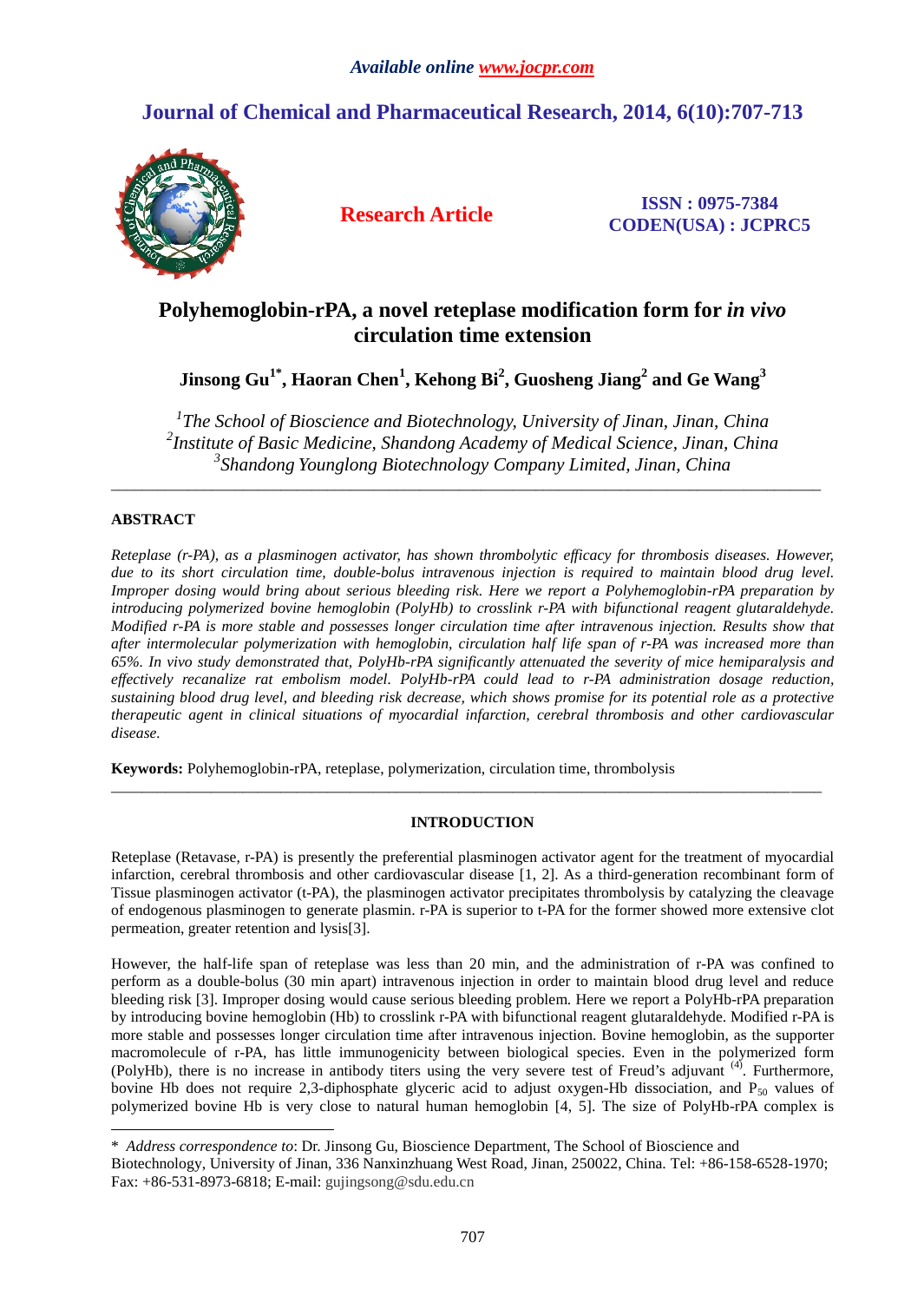hundreds times smaller than natural red blood cells. So, PolyHb-rPA can easily pass through narrow blood vessel at early thrombosis and provide oxygen supply to the ischemic tissue after embolization [6, 7]. Due to half-life span extension of r-PA after polymerization, the possibility of a lower dosage administration arises. And the risk of bleeding would be further reduced.

*\_\_\_\_\_\_\_\_\_\_\_\_\_\_\_\_\_\_\_\_\_\_\_\_\_\_\_\_\_\_\_\_\_\_\_\_\_\_\_\_\_\_\_\_\_\_\_\_\_\_\_\_\_\_\_\_\_\_\_\_\_\_\_\_\_\_\_\_\_\_\_\_\_\_\_\_\_\_*

#### **EXPERIMENTAL SECTION**

Reteplase (Retavase, r-PA) (0.5 IU/mg) was purchased from Boehringer Mannheim Corporation. Glutaraldehyde (25%), lysine (monohydrochloride, SigmaUltra >99%, S2288 substrate, and pentobarbital sodium were obtained from Sigma-Aldrich Chemical Co. All other chemicals and reagents used were of analytical grade.

# **Experimental animals**

Wistar rats (250-275 g), Kunming Mice (18-20 g) were supplied by Experimental Animal Center of Shandong University. The rats and mice were fasted but allowed free access to water 12 h prior to experiment. The environment was maintained at 22°C with a 12 h light and dark cycle. The animal care and use were in accordance with guidelines of Shandong University.

#### **Stroma-free Hemoglobin (SFHb) Preparation**

Fresh bovine blood with heparin as an anticoagulant was centrifuged at  $2000 \times g$  for 30 min at 4<sup>o</sup>C. The plasma supernatant and the upper layer of the red blood cell pellet that contains the buffy coat were removed. The sedimented red blood cells were washed four times with sterile, ice-cold 0.9% NaCl. Red blood cells were then suspended in 2 packed-cell volumes of potassium phosphate, 12.5 mM, pH 7.4, and mixed thoroughly. After 30 min for lysis to occur, the stroma lipid and in suspension was removed with 1/2 volumes of ice-cold reagent-grade toluene two times. Cellular debris was separated by centrifugation at 15000×*g* for 2 h at 4°C. The solution was aliquoted and stored at -80°C [6].

# **Preparation of polyHb-rPA**

Polymerization reactions began with 10.0 g/dL hemoglobin and variety of r-PA (20-200 IU)in 10.0 mM potassium phosphate buffer containing 50 mg/mL sucrose and 0.5% Tween-80, pH 7.0. Prior to the start of crosslinking, 1.3 M of lysine was added at a molar ratio of 10:1 lysine/hemoglobin. Crosslinking reaction was started with the addition of glutaraldehyde (0.5 M) at molar ratio of 17:1 glutaraldehyde/hemoglobin. Glutaraldehyde was added in four equal aliquots over a period of 15 min. After 4 h of crosslinking with constant stirring under aerobic conditions at  $4^{\circ}$ C, the reaction was stopped with the addition of excess lysine at a molar ratio of 100:1 lysine/hemoglobin. Solutions were centrifuged at 15000×*g* for 1 h. Then the supernatants were dialyzed at 4°C against Ringer's lactate solution overnight and passed through a sterile 0.45 mm micron filter [4, 7].

# **Determination of Reteplase (Retavase, r-PA) activity**

Chromogenic assay with some modifications was used to determine the r-PA activity. Chromogenic assays of rPA were performed using synthetic substrate H-D-isoleucyl-L-prolyl-L-arginine-*p*-nitroanilide-dehydrochloride (S2288, Sigma). Free form of rPA and polyHb-rPA were added to the wells of a microtiter plate with trypsin inhibitor. An aqueous solution of S2288 was added at 2 mM in a reaction buffer containing 100 mM Tris, 100 mM NaCl, 0.02% sodium azide. Color development was monitored at 405 nm using a plate reader (Biotek) [8].

# **Determination of plasma circulation half-time of r-PA in rats**

Male Wistar rats were first anaesthetized with intraperitoneal injection of sodium pentobarbital (65 mg/kg). Polyethylene cannulae were inserted and secured distal to the superficial epigastric branches in the femoral arteries and veins. And then free form of rPA and polyHb-rPA samples were injected into the vein catheter using a syringe with injection flow rate at about 0.5 mL/min. After injection of thrombolysis samples, the blood samples were taken as desired and centrifuged at 1000×*g* for 10 min. Supernatants were collected for r-PA activity measurements. When monitoring procedures were completed, catheters were removed, the vessels were ligated, and local skin was sutured [6].

#### **Murine embolism model establishment**

To assess biologic activity in vivo, we developed murine model for embolism. Briefly, Collegen was soaked, homogenized, and diluted to 1.0 mg/mL, then mixed with 40 μg/mL adrenaline. The mixture was further blended with various concentrations of poly-rPA and was injected into tail vein of male Kunming mice. The administration volume is 0.1 mL/10g (Weight). Mice mortality rate was monitored in 5 min of administration. And the number of recovery from hemiparalysis was monitored in 15 min of administration.

#### **Rat embolism model establishment**

Male Wistar rat embolism model [was constructed through](mailto:gujingsong@sdu.edu.cn) subcutaneous injection of carrageenin (10.0 mg/kg) into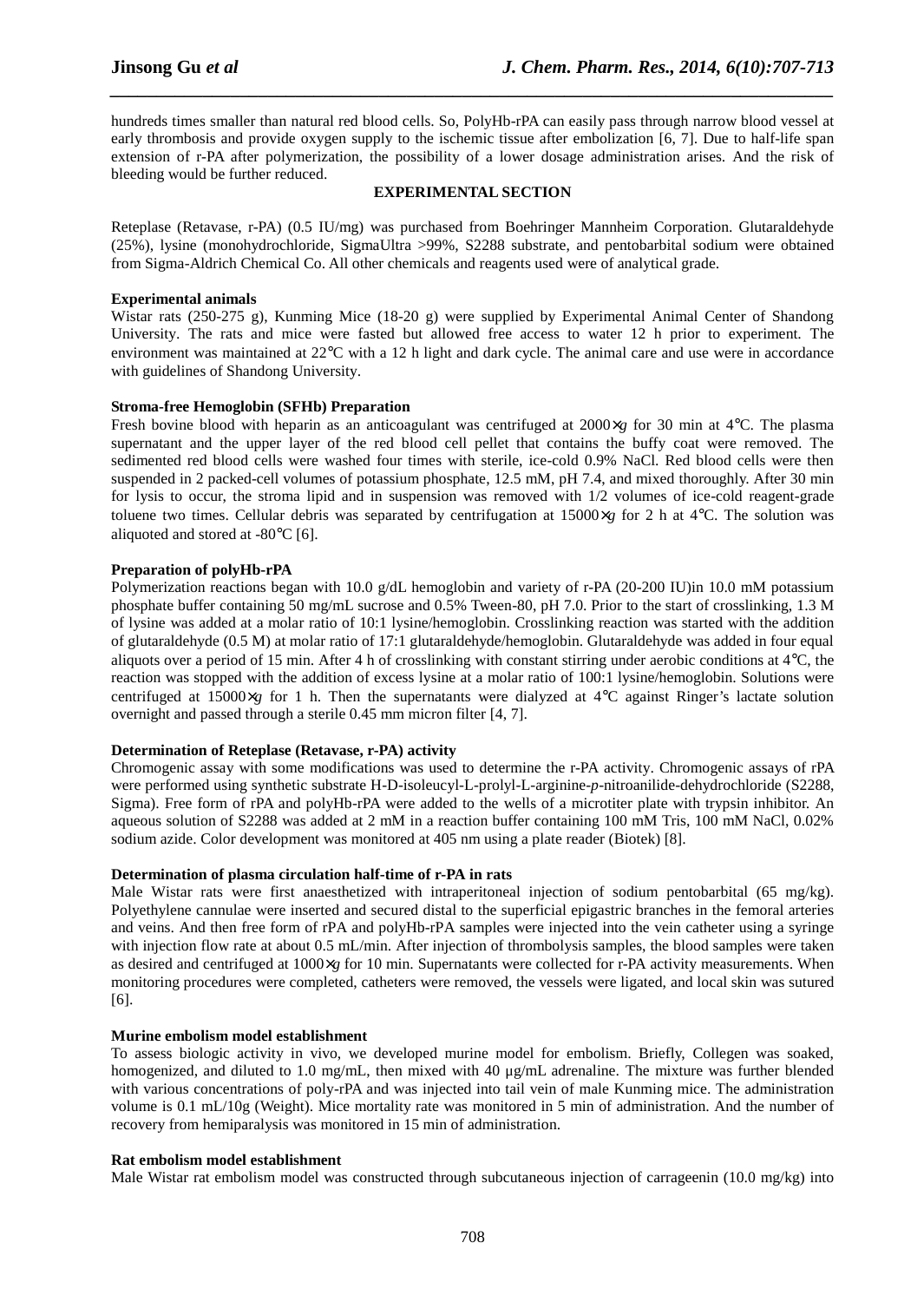foot plantar of posterior limb. The tip of the tail skin color was monitored to determined thrombosis conditions (Room temperature: 22 °C, relative humidity: 40%). When the length of thrombus reached to 4.0 cm, variety of concentrations of PolyHb-rPA was intravenous administrated immediately through dorsal vein. Observation: Recanalization rate (%) and length of thrombus (cm) were determined by color change of the rat tail skin in 6 h of intravenous injection. Tail thrombosis conditions were further analyzed by pathological observation.

*\_\_\_\_\_\_\_\_\_\_\_\_\_\_\_\_\_\_\_\_\_\_\_\_\_\_\_\_\_\_\_\_\_\_\_\_\_\_\_\_\_\_\_\_\_\_\_\_\_\_\_\_\_\_\_\_\_\_\_\_\_\_\_\_\_\_\_\_\_\_\_\_\_\_\_\_\_\_*

#### **Statistical analysis**

Statistical analysis of differences between groups was performed by using the exact probability method. Average thrombus lengths comparison between groups after the treatment was examined by using unpaired t-test. P<0.05 was considered statistically significant. P<0.01 was considered statistically extremely significant.

### **TABLE 1. PREVENTION OF POLYHB-RPA AGAINST EMBOLISM FORMATION INDUCED BY COLLEGEN-ADRENALINE**

| Dosage ( $IU/kg$ ) | Number of mice | Mice mortality | Recovery number from<br>number in 5 min hemiparalysis in 15 min | Recovery rate from<br>hemiparalysis in 15 min $(\% )$ |
|--------------------|----------------|----------------|-----------------------------------------------------------------|-------------------------------------------------------|
| 0.2                |                |                |                                                                 |                                                       |
| 0.4                |                |                |                                                                 | 60                                                    |
| 0.8                |                |                |                                                                 |                                                       |
| Solvent control    |                |                |                                                                 |                                                       |

#### **TABLE 2. THROMBOLYSIS OF POLYHB-RPA ON RATS TAIL THROMBOSIS**

| Dosage ( $IU/kg$ ) | Number of rats for<br>thrombosis | recanalized rats<br>number from thrombosis | Recanalization<br>rate $(\% )$ | Length of<br>thrombuses $\left($ cm $\right)$ |
|--------------------|----------------------------------|--------------------------------------------|--------------------------------|-----------------------------------------------|
| 0.2                | 10                               |                                            | 40                             | $1.34 \pm 0.85**$                             |
| 0.4                | 10                               |                                            | 40                             | $1.06 \pm 0.97**$                             |
| 0.8                | 10                               |                                            | 70                             | $0.51 + 0.47**$                               |
| Solvent control    | 10                               |                                            |                                | $5.8 \pm 0.63$                                |

*\*P<0.05;\*\*P<0.01*



**Fig. 1. r-PA activity retained following polymerization with stroma-free hemoglobin**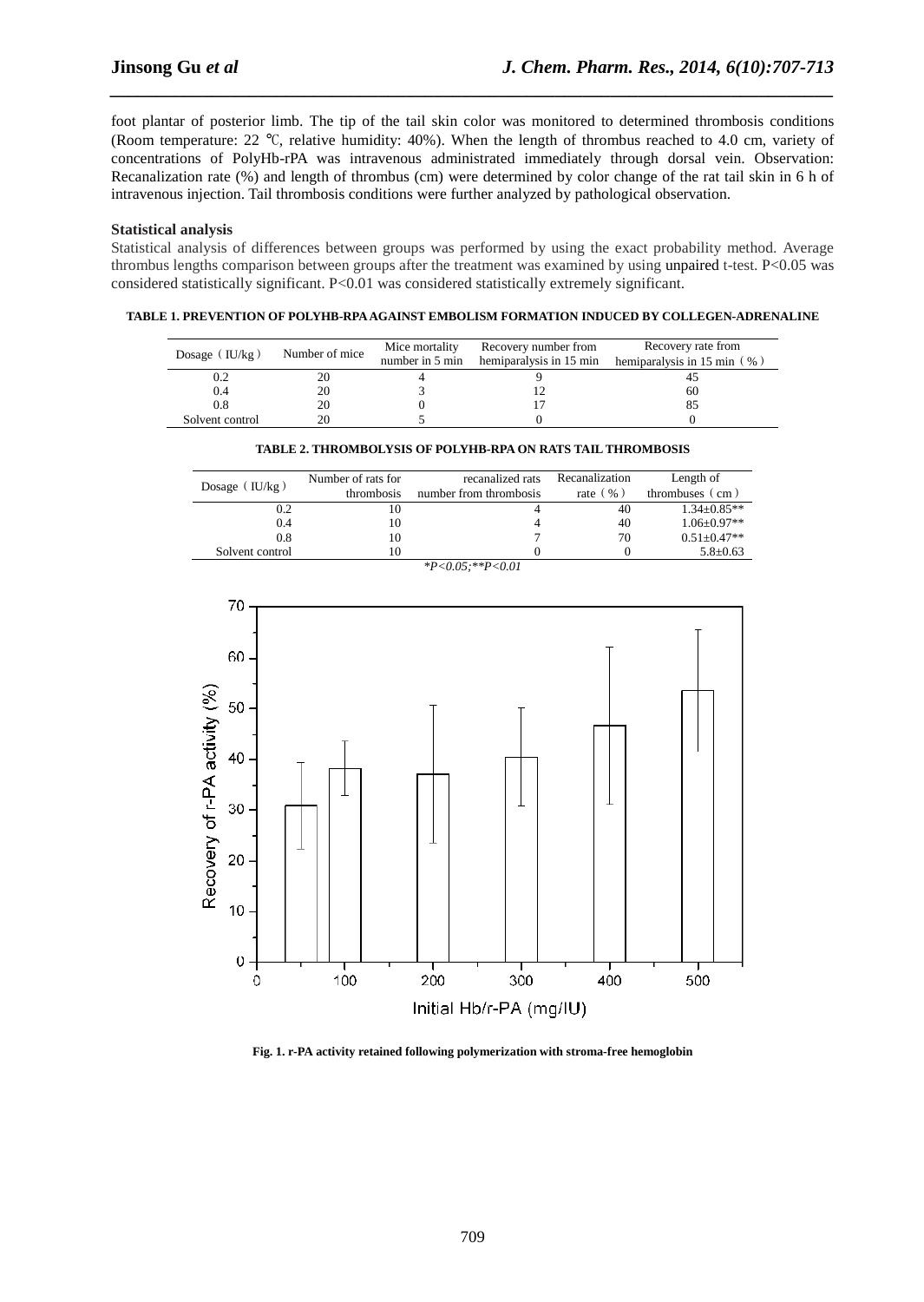

**Fig. 2. Plasma circulation half-time of r-PA in rats. Free form of r-PA or crosslinked form of r-PA (PolyHb-rPA) was injected intravenously into anesthetized Male Wistar rats. Blood samples were collected every 1-10 min. The activities of r-PA (units) remaining in the plasma were measured by chromogenic assay Administration dosage: 3 IU r-PA/kg, 300 mg Hb/kg.**

**Polymerization condition: Hb/r-PA=100/1, final glutaraldehyde concentration: 2.5%.**



**Fig. 3a. Pathological section graph of rats tail thrombosis induced by carrageenin( Vessel was completely blocked) (×400)**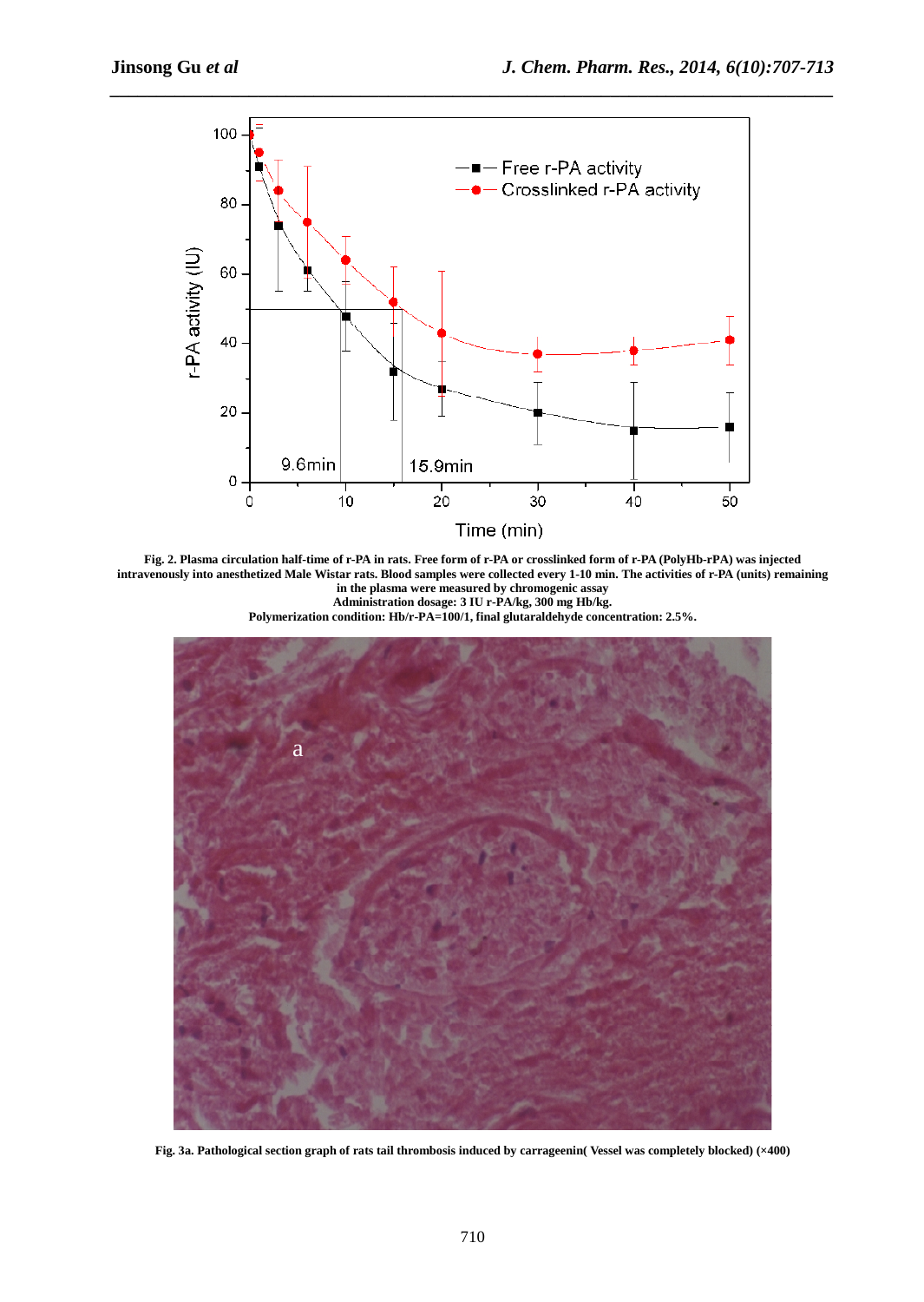

**Fig. 3b. Pathological section graph of rats tail vein recanalization from thrombosis (Vessel wall became thicker and the quantity of endotheliocytes increased) (×400)**

# **RESULTS**

# **r-PA ctivity Retained Following Polymerization**

As shown in Fig. 1, Increasing amounts of r-PA were added into stroma-free hemoglobin solution before polymerization. The ratio of Hb to r-PA varied from 50:1 to 500:1(mg/IU). After cross-linking with glutaradehyde (molar ratio 17:1 glut:Hb), 30-55% of the r-PA original activity was recovered. Moreover, the recovery rate was increased along with growth of Hb/r-PA ratio.

# **Plasma circulation half time of PolyHb-rPA in rats.**

Fig. 2 demonstrated the increased circulation time of the crosslinked r-PA in rats. Free form r-PA was cleared from the circulation in rats with a half life  $(t_{1/2})$  of about 9.6 min, whereas in the crosslinked form the circulation half life of r-PA was extended to 15.9 min. After intermolecular polymerization with hemoglobin, circulation half life of r-PA was increased more than 65%.

# **Prevention of PolyHb-rPA against embolism formation induced by collegen-adrenaline**

As shown in Table 1, collegen-adrenaline effectively induced mice thrombosis in our embolism model. Injected mice displayed obvious hemiparalysis features. 25% of injected mice died in 5 min of after collegen-adrenaline treatment. In contrast with solvent control group, number of mice mortality remarkably decreased in PolyHb-rPA administration group. Recovery rate from hemiparalysis in 15 min reached to 85% after 0.8 U/kg of PolyHb-rPA was injected. And recovery rate showed apparent linear relationship with poly-rPA administration dosage.

# **Thrombolysis of PolyHb-rPA on rats embolism model**

As Table 2 displays, carrageenin effectively induced rats tail thrombosis in our embolism model (Fig. 3a). None of solvent control group was recanalized without PolyHb-rPA administration. On the other hand, thrombolysis occurred immediately after PolyHb-rPA treatment. Tail thrombosis was completely recanalized in 2-6 h (Fig. 3b). And recanalization rate showed remarkable linear relationship with PolyHb-rPA administration dosage. Recanalization rate from thrombosis was 70% after 0.8 U/kg administration of PolyHb-rPA. Even for the non-recanalization models, lengths of thrombuses were significantly reduced (Table 2).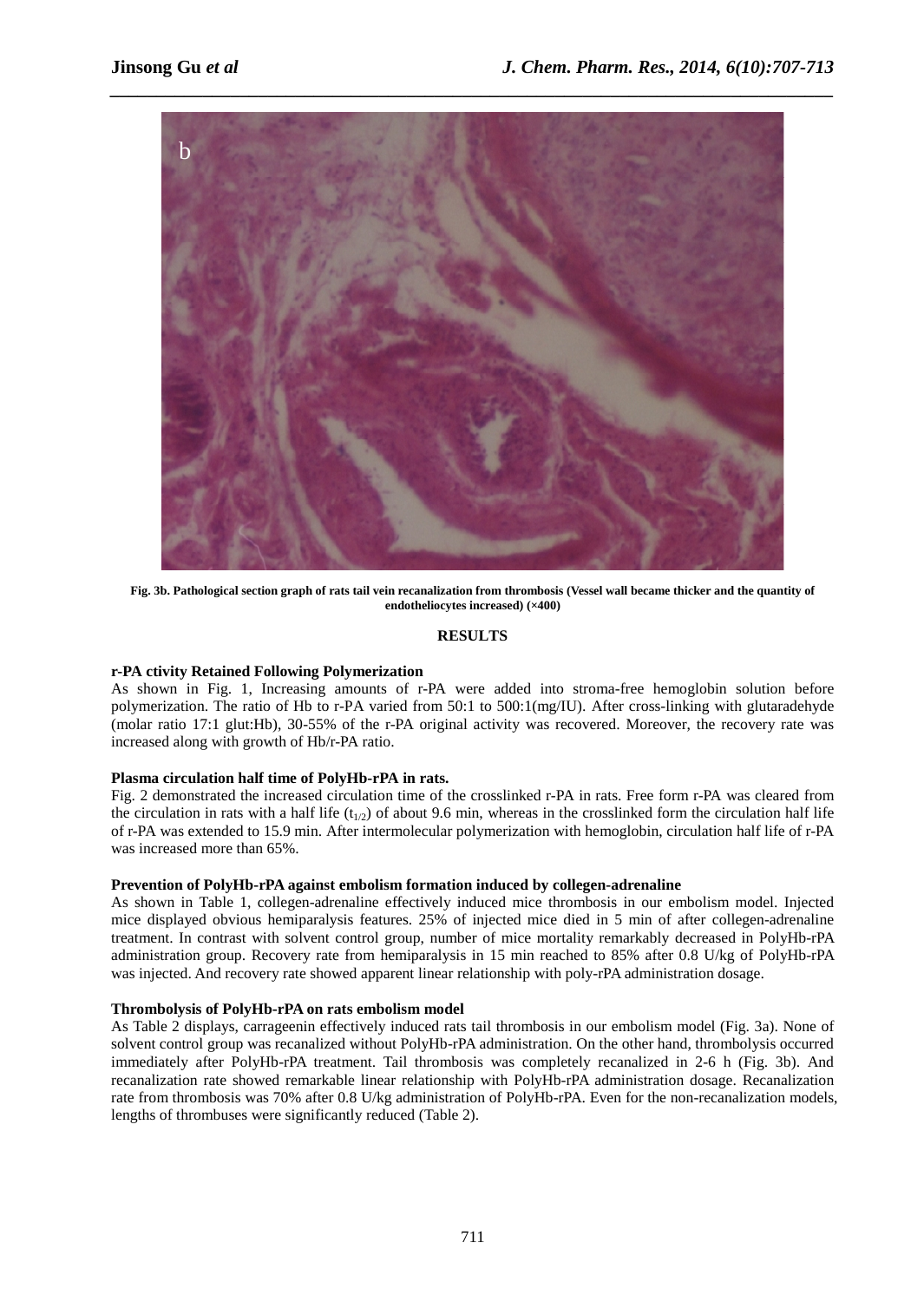# *\_\_\_\_\_\_\_\_\_\_\_\_\_\_\_\_\_\_\_\_\_\_\_\_\_\_\_\_\_\_\_\_\_\_\_\_\_\_\_\_\_\_\_\_\_\_\_\_\_\_\_\_\_\_\_\_\_\_\_\_\_\_\_\_\_\_\_\_\_\_\_\_\_\_\_\_\_\_* **DISCUSSION**

Reteplase (r-PA) has shown thrombolytic efficacy for peripheral vessel occlusions, acute ischemic stroke, occluded catheters or grafts, and massive pulmonary embolism[9]. In large randomized clinical trials of patients with ST-segment elevation myocardial infarction (STEMI), r-PA was superior to alteplase for coronary artery patency. There was reduced incidence of some cardiac events with r-PA versus streptokinase. But no significant difference appeared between r-PA, alteplase and streptokinase recipients patients on 35-day mortality rate and incidence of intracranial bleeding. Moreover, there was a greater incidence of hemorrhagic stroke for r-PA agents [10].

Incidence of bleeding complications associated with r-PA treatment appeared to be similar to that associated with other thrombolytic agents. Controlled-release introduction is able to effectively reduce the amount of r-PA administration, and better maintain blood drug level, thereby efficiently reduce bleeding risk. Here we have employed the principle of nanobiotechnology to assemble r-PA and Hb molecules into nanodimenion PolyHb-rPA using glutaraldehyde so as to elongate circulation life span of r-PA. The glutaraldehyde method has been developed independently by other groups for clinical trials [11]. Gould's group has carried out Phase III clinical trials on 171 patients showing that polyHb can successfully replace extensive blood loss in trauma surgery by maintaining the Hb level at the 8 to 10 g/dL needed for safe surgery with no reported side effects <sup>(11)</sup>. In North America, polyhemoglobin has already been approved for compassionate uses in patients, and in South Africa and Russia, this polyHb has been approved for routine use in patients [7, 12].

In our study, r-PA was crosslinked with hemoglobin by glutaraldehyde, and 30-55% of the r-PA original activity was retained after crosslinking reaction (Fig. 1). Crosslinking the enzyme to polyhemoglobin is important because otherwise, free r-PA is removed rapidly from the circulation with a half-time of less than 10 min (Fig. 2). In the form of PolyHb-rPA, these enzymes circulate with a half-time more comparable to PolyHb which is about 16 min in rats (Fig. 2), corresponding to 28 min in human. Results demonstrate that half life span of r-PA was effectively improved more than 65% after intermolecular polymerization with hemoglobin.

We have also carried out studies on prevention of PolyHb-rPA against embolism formation and thrombolysis in both murine embolism model and rat embolism model. PolyHb-rPA significantly attenuated the severity of mice hemiparalysis induced by collegen-adrenaline. For rat tail thrombosis induced by carrageenin, recanalization rate from thrombosis was 70% after 0.8 U/kg administration of PolyHb-rPA in 2-6 h. Even for the non-recanalization models, lengths of thrombuses were obviously reduced (Table 2).

The elongation of rPA circulation half life span using PolyHb-rPA probably leads to r-PA dosage reduction, sustaining blood drug level, and bleeding risk decrease. In addition, PolyHb-rPA efficient attenuation of thrombosis injuries shows promise for its potential role as a protective therapeutic agent in clinical situations of myocardial infarction, cerebral thrombosis and other cardiovascular disease.

# **Acknowledgments**

This work was supported by the National Science and Technology Major Projects of New Drugs (2013ZX09103003-002), General Program Grant from the National Natural Science Foundation of China (Grant No. 31370090, 31070046), Program Grant from Natural Science Foundation of Shandong Province (Grant No. ZR2010CM002), and 5150 High Level Talent Project (B01692012006).

#### **RERERENCES**

[1] AJ Busti; KS Marshall; JS Hooper. *Jama*, **2004**, 291(20), 2429-30.

[2] RM Sugg; EA Noser; HM Shaltoni; NR Gonzales; MS Campbell; R Weir; et al. *Ajnr*, **2006**, 27(4), 769-73.

[3] D Simpson; MA Siddiqui; LJ Scott; DE Hilleman. *Am J Cardiovasc Drugs*, **2006**, 6(4), 265-85.

[4] TM Chang. *Artificial cells, blood substitutes, and immobilization biotechnology*, **2007**, 35(6), 545-54.

[5]JS Jahr; V Walker; K Manoochehri. *Current opinion in anaesthesiology*, **2007**, 20(4), 325-30.

[6]J Gu; TM Chang. *Artificial cells, blood substitutes, and immobilization biotechnology*, **2009**, 37(2), 69-77.

[7]JS Jahr; M Moallempour; JC Lim. *Expert opinion on biological therapy*, **2008**, 8(9), 1425-33.

[8]JR McCarthy; IY Sazonova; SS Erdem; T Hara; BD Thompson; P Patel; et al. *Nanomedicine (London, England)*, **2012**, 7(7), 1017-28.

[9] N Akhtar; YJ Khan,; W Ahmed. *Jpma*, **2011**, 61(2), 189-92.

[10] MR Grunwald; LV Hofmann. J Vasc Interv Radiol, **2004**, 15(4), 347-52.

[11] SA Gould; EE Moore; DB Hoyt; PM Ness; EJ Norris; JL Carson; et al. *Journal of the American College of Surgeons*, **2002**, 195(4), 445-52.

[12] EE Moore; FA Moore; TC Fabian; AC Bernard; GJ Fulda; DB Hoyt; et al. J*ournal of the American College of*